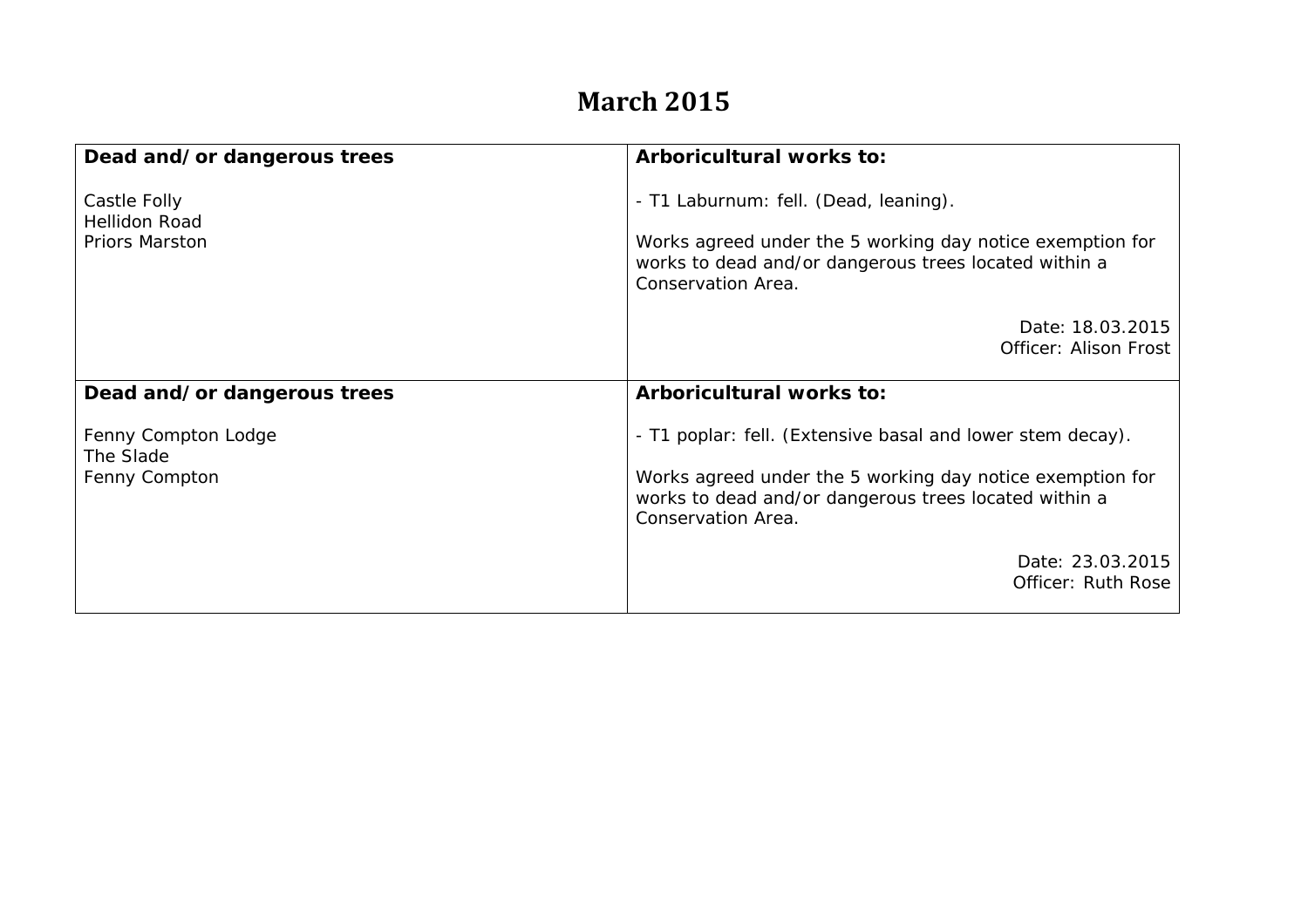| Dead and/or dangerous trees                               | Arboricultural works to:                                                                                                                                                                                                                                                                                                                                                                                                                                                 |
|-----------------------------------------------------------|--------------------------------------------------------------------------------------------------------------------------------------------------------------------------------------------------------------------------------------------------------------------------------------------------------------------------------------------------------------------------------------------------------------------------------------------------------------------------|
| <b>Alcester Tennis Club</b><br>Moorfield Road<br>Alcester | - T1 sycamore: fell. (Poor condition, hollow and decaying).<br>Site to be assessed for replacement planting.<br>- T2 lime; pollard at approximately 50% of height. (Dying<br>back and would be more exposed once T1 felled).<br>Works agreed under the 5 working day notice exemption for<br>works to dead and/or dangerous trees the subject of a Tree<br>Preservation Order.                                                                                           |
|                                                           | Date: 23.03.2015<br>Officer: Ruth Rose                                                                                                                                                                                                                                                                                                                                                                                                                                   |
| Dead and/or dangerous trees                               | Arboricultural works to:                                                                                                                                                                                                                                                                                                                                                                                                                                                 |
| Chimneys<br>Stretton-on-Fosse                             | - T1 willow: fell. (Partially failed).<br>- T2 oak: remove 1st lowest lateral branch on building side to<br>clear property and reduce weight on secondary stem with<br>very poor union (included bark with signs of fracturing).<br>Crown clean remainder of all dead wood and fit Cobra brace<br>to reduce risk of failure.<br>Works agreed under the 5 working day notice exemption for<br>works to dead and/or dangerous trees located within a<br>Conservation Area. |
|                                                           | Date: 25.03.2015<br>Officer: Alison Frost                                                                                                                                                                                                                                                                                                                                                                                                                                |